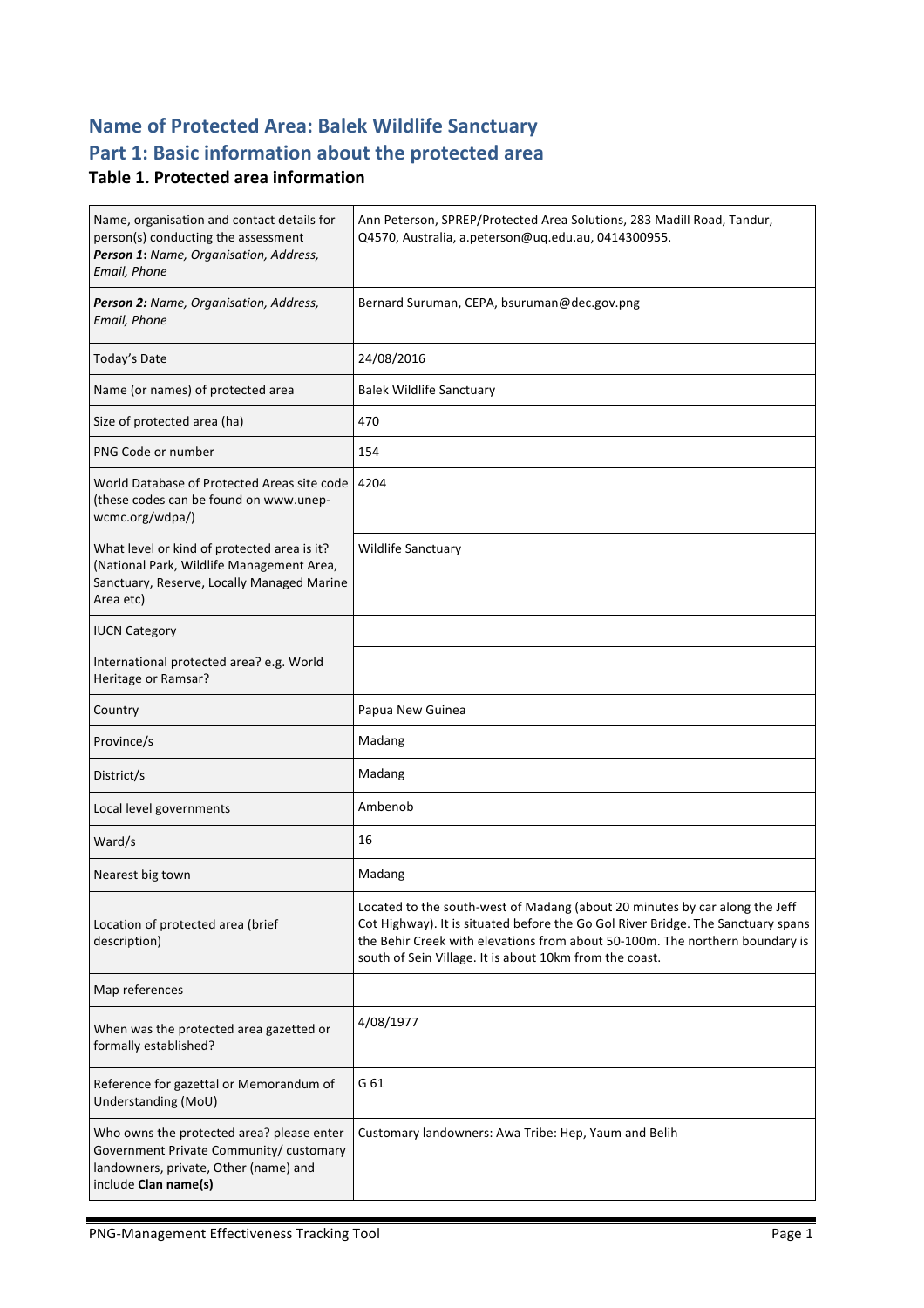| Number of households living in the<br>protected area                                                                                                                                                                                           | 10                                                                                                                                                                                                                                                                                                                                                                                                                                                                                                                                                                                                                                                               |
|------------------------------------------------------------------------------------------------------------------------------------------------------------------------------------------------------------------------------------------------|------------------------------------------------------------------------------------------------------------------------------------------------------------------------------------------------------------------------------------------------------------------------------------------------------------------------------------------------------------------------------------------------------------------------------------------------------------------------------------------------------------------------------------------------------------------------------------------------------------------------------------------------------------------|
| Population size within the protected area                                                                                                                                                                                                      | Approx. 300                                                                                                                                                                                                                                                                                                                                                                                                                                                                                                                                                                                                                                                      |
| Who manages the protected area? (e.g.<br>please enter government, customary<br>landowners [add clan names] management<br>committee [how many and what gender])                                                                                 | Awa Tribe; Management Committee (9 men from the three clans; 3 executives<br>and 6 committee members)                                                                                                                                                                                                                                                                                                                                                                                                                                                                                                                                                            |
| Total number of staff (this means anyone<br>working on the protected area in paid jobs -<br>whether NGOs, community, rangers or<br>customary landowners                                                                                        | 0                                                                                                                                                                                                                                                                                                                                                                                                                                                                                                                                                                                                                                                                |
| Temporary paid workers                                                                                                                                                                                                                         | Temporary hire of cleaners who patrol the sanctuary boundary perhaps twice<br>every year to keep it clear.                                                                                                                                                                                                                                                                                                                                                                                                                                                                                                                                                       |
| Permanent paid workers   0                                                                                                                                                                                                                     |                                                                                                                                                                                                                                                                                                                                                                                                                                                                                                                                                                                                                                                                  |
| Annual budget (US\$) - excluding staff salary<br>costs                                                                                                                                                                                         | 0                                                                                                                                                                                                                                                                                                                                                                                                                                                                                                                                                                                                                                                                |
| Operational (recurrent) funds                                                                                                                                                                                                                  | 0                                                                                                                                                                                                                                                                                                                                                                                                                                                                                                                                                                                                                                                                |
| Project or special funds                                                                                                                                                                                                                       | 0                                                                                                                                                                                                                                                                                                                                                                                                                                                                                                                                                                                                                                                                |
| Reason for park establishment                                                                                                                                                                                                                  | To protect the natural habitat for future generations to see. My father wanted<br>to set up a national park because he wanted to protect the area. At<br>independence he was able to have the land established as a Sanctuary.                                                                                                                                                                                                                                                                                                                                                                                                                                   |
| What are the main values for which the area<br>is designated (Fill this out after data sheet 2)                                                                                                                                                |                                                                                                                                                                                                                                                                                                                                                                                                                                                                                                                                                                                                                                                                  |
| List the primary protected area management<br>objectives (add lines if needed after the<br>most important objectives):<br>Management objective 1                                                                                               | To protect what God has created.                                                                                                                                                                                                                                                                                                                                                                                                                                                                                                                                                                                                                                 |
| Management objective 2                                                                                                                                                                                                                         | To protect the iconic species of PNG (e.g. bird of paradise)                                                                                                                                                                                                                                                                                                                                                                                                                                                                                                                                                                                                     |
| Management objective 3                                                                                                                                                                                                                         | To provide an avenue for tourists and students to see the environment and to<br>appreciate what God has created.                                                                                                                                                                                                                                                                                                                                                                                                                                                                                                                                                 |
| Number of people involved in answering the<br>assessment questions                                                                                                                                                                             | 10                                                                                                                                                                                                                                                                                                                                                                                                                                                                                                                                                                                                                                                               |
| Name/organisation/contact details of<br>people participating the assessment (Please<br>do not insert return/enter or dot points)                                                                                                               | Panu J Wagu, Coordinator/Chairman, Balek Wildlife Sanctuary, PO Box 910,<br>Madang 511, 71170885; Beh Kom, BWS Member, as above; Damun Biltal, as<br>above; Talil Butt, Secretary BWS, as above; Momois Heb, Member BWS,<br>71487160; Meregin Wagum, BWS Member, as above; Naptali Kobis, Clan<br>representative, as above; Rodney Sakel, Treasurer, BWS, as above; Oniel P<br>Beibi, Madang Provincial Administration, Commerce, Industry and Tourism<br>Branch, PO Box 2026, Madang 511, onielbeibi@gmail.com, 4221601/72731228;<br>John Sigara, Madang Provincial Administration, Planning Office, PO Box 2139,<br>Madang 511, jaysigara@gmail.com, 79346633. |
| Customary landowners/other community;<br>CEPA, Other national government agency;<br>Provincial govt; local level govt; Protected<br>area staff (anyone working on the protected<br>area in paid jobs; NGO; Donors; External<br>experts; Others | Customary landowners and members of the Management Committee, Madang<br>Provincial Government (Planning and Tourism).                                                                                                                                                                                                                                                                                                                                                                                                                                                                                                                                            |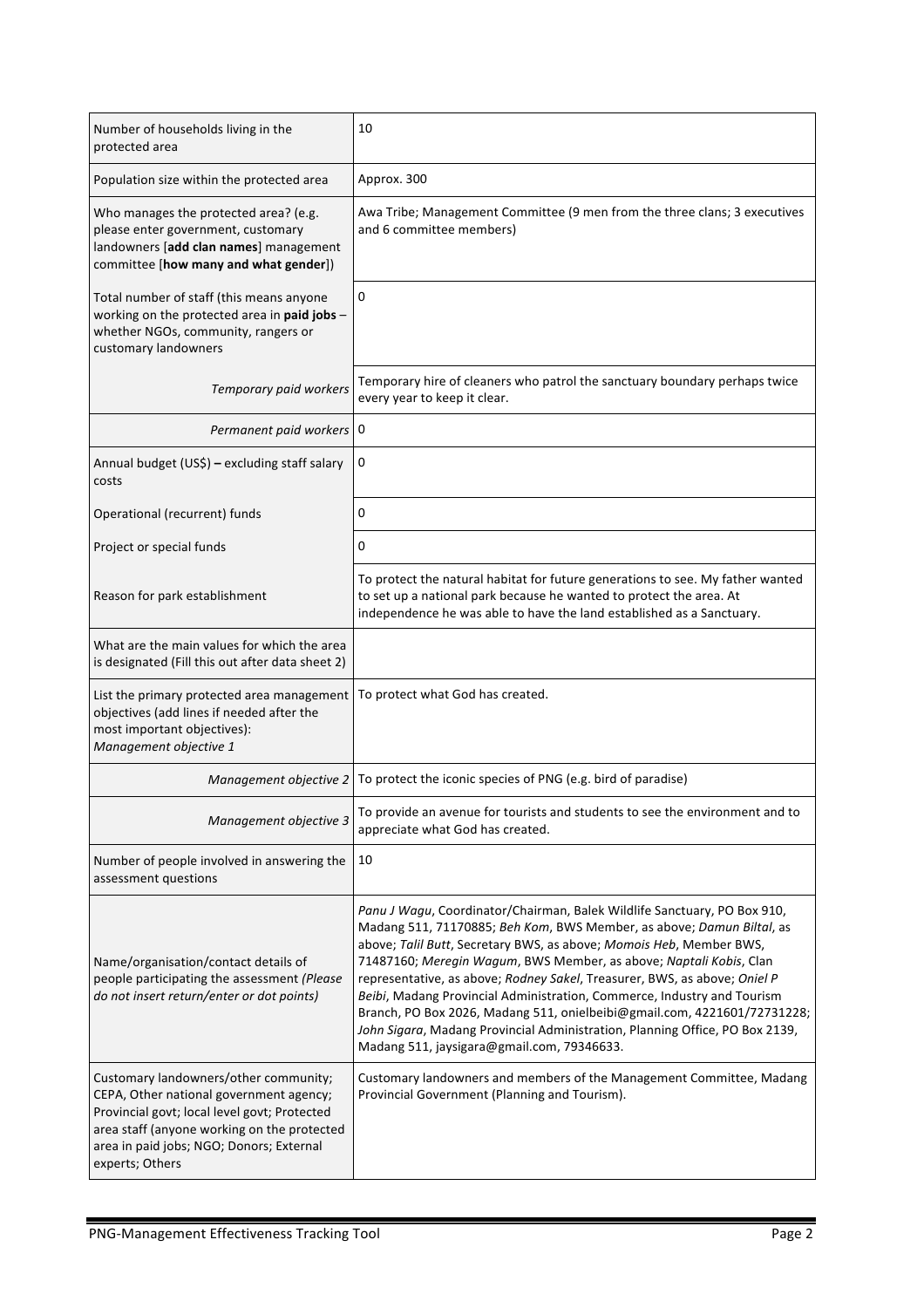Please note if assessment was carried out in association with a particular project, on behalf of an organisation or donor.

SPREP through the PNG Protected Area Assessment Project, which is a component of the GEF Community-based Forest and Coastal Conservation and Resource Management Project in PNG.

### **Part 2: What makes this protected area special and important?**

My father came up with the idea of a Sanctuary and he convinced the members of the community. Logging companies were interested in the area, but we recognized the importance of the area for wildlife. We didn't want to have logging. We would have lost everything. We wanted to keep it protected for our children. In the Sanctuary we have kwila trees, butterfly, herbal plants and national iconic species such as the bird of paradise and crocodile. There are python, scorpion and other unique species. There are no cassowaries (muruk) any more as they have been hunted. So we must protect what is left. It is important to have this place so that children can come here and learn about the environment. There is healing water in the sulphur springs. People come here to be in the water as it helps with many illnesses (e.g. malaria, leprosy and other sicknesses). There are fish, prawns and eels in the water. There is also a mountain with caves and tunnels.

#### Table 2. Key values of the protected area

| No.           | <b>Key values</b>        | <b>Brief description</b>                                                                                                                                                                                                                                                                                                                        | <b>Note if endangered</b><br>species or ecosystem<br>(IUCN) |
|---------------|--------------------------|-------------------------------------------------------------------------------------------------------------------------------------------------------------------------------------------------------------------------------------------------------------------------------------------------------------------------------------------------|-------------------------------------------------------------|
| 1             | Natural habitat          | Land and its vegetation (e.g. kwila, a vine that attracts<br>butterfly), many animals (e.g. bird of paradise,<br>cockatoo and other birds and aquatic animals found in<br>the streams).                                                                                                                                                         |                                                             |
| $\mathcal{P}$ | Scientific and education | Important because of the healing potential of the<br>water and the whole Sanctuary is important to<br>educate children and others about the values of the<br>site and to have it for them to enjoy in the future.                                                                                                                               |                                                             |
| 3             | Sulphur springs          | There are healing properties associated with the<br>springs. There was a belief that the spirit lived in the<br>water, but Christianity has changed this view and it is<br>now believed that the water is good because of God. It<br>is thought to heal many illnesses (e.g. leprosy). There is<br>also habitat for tortoise, eels, and prawns. |                                                             |
| 4             | Caves and tunnels        | Called Balek. It was a tambu place, but now visitors are<br>going there.                                                                                                                                                                                                                                                                        |                                                             |
| 5             | Religious                | Strong connections between the environment and God<br>the creator.                                                                                                                                                                                                                                                                              |                                                             |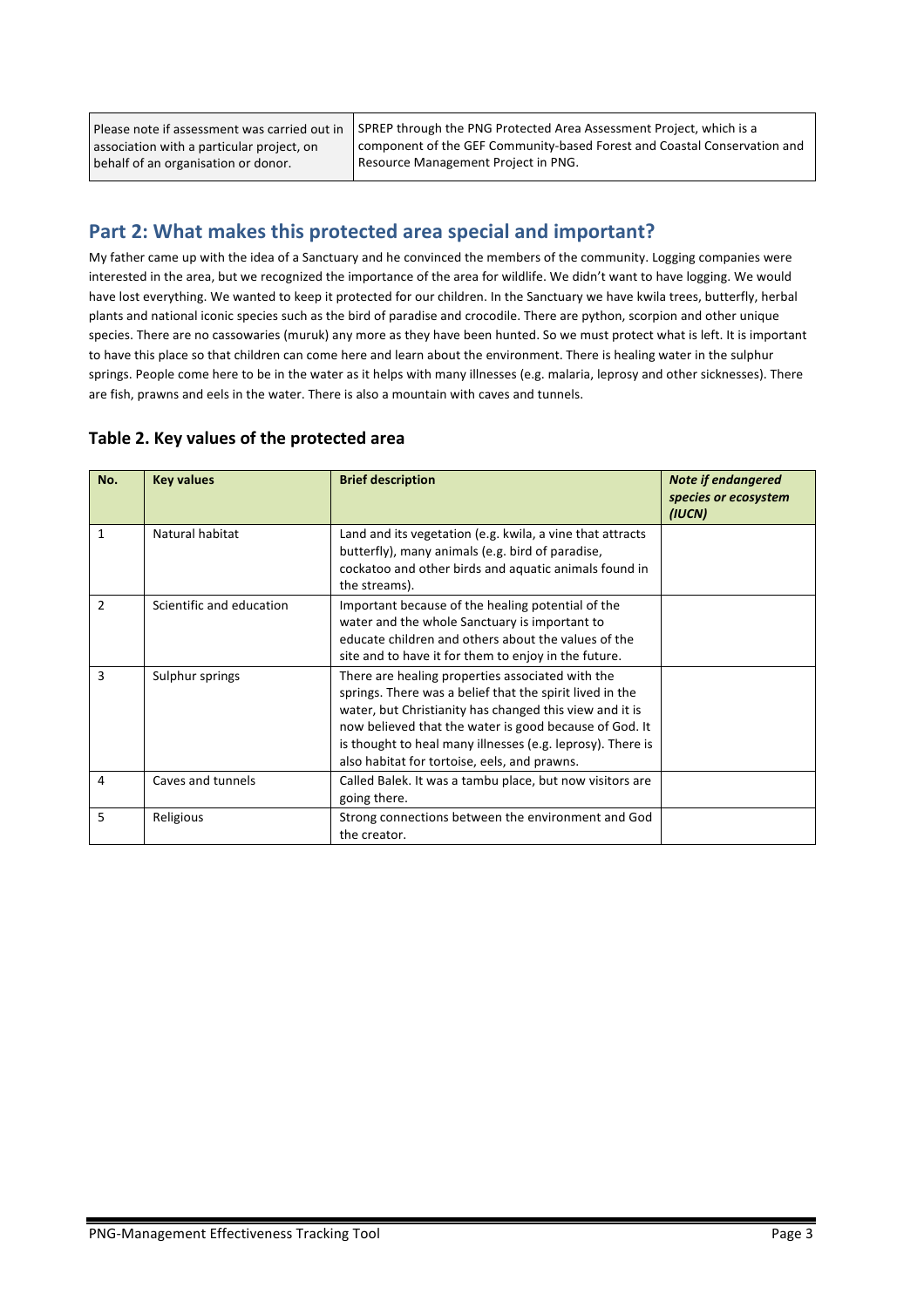#### **Table 3. Checklist of values/benefits**

Not important 0; Important 1; Very important 2; Don't know DK

| How important is the protected area for                                                                                                      | <b>Score</b>   | <b>Comment</b>                                                                                                                                                                                                                                                                                                                                                                                                                                                                                                                                                                                                                                 |
|----------------------------------------------------------------------------------------------------------------------------------------------|----------------|------------------------------------------------------------------------------------------------------------------------------------------------------------------------------------------------------------------------------------------------------------------------------------------------------------------------------------------------------------------------------------------------------------------------------------------------------------------------------------------------------------------------------------------------------------------------------------------------------------------------------------------------|
| each of the listed values/benefits?                                                                                                          | (0,1,2,DK)     |                                                                                                                                                                                                                                                                                                                                                                                                                                                                                                                                                                                                                                                |
| Biodiversity - the presence of many<br>1.<br>different kinds of plants, animals and<br>ecosystems                                            | $\overline{2}$ | It is important for the preservation of iconic species such<br>as the bird of paradise. It also has other wildlife including<br>wild fowl, wild pigs, cockatoo (black and white), hornbill,<br>crown pigeon, snakes, tortoise, prawns and eels, wallaby<br>and cuscus (although numbers are low).                                                                                                                                                                                                                                                                                                                                              |
| 2. Presence of rare, threatened, or<br>endangered species (plants and animals)                                                               | $\overline{2}$ | Bird of paradise (2 species). The feathers are used in<br>ceremonies. When we want feathers we find a feather and<br>stick it on the tree where the birds sit and then the bird<br>flies about and drops more feathers and we collect them.                                                                                                                                                                                                                                                                                                                                                                                                    |
| 3. Ecosystems (e.g. wetlands, grasslands,<br>coral reefs etc) that are rare because they<br>have been cleared or destroyed in other<br>areas | $\overline{2}$ | Forest provides healthy air and a cooling effect and helps<br>to provide rain. There are important sulphur streams with<br>special wildlife. The caves have a separate ecosystem with<br>a restricted range of species e.g. python, birds, bats and in<br>the streams in the caves there are eels, prawns and<br>tortoise. One cave has sulphur water and the other cave<br>has freshwater.                                                                                                                                                                                                                                                    |
| 4. Protecting clean, fresh water                                                                                                             | $\overline{2}$ | There are both sulphur streams and freshwater streams.<br>The latter supplies water to the community.                                                                                                                                                                                                                                                                                                                                                                                                                                                                                                                                          |
| 5. Sustaining important species in big enough<br>numbers that they are able to survive here                                                  | $\overline{2}$ | The size is sufficient to maintain larger species.                                                                                                                                                                                                                                                                                                                                                                                                                                                                                                                                                                                             |
| Providing a source of employment for local<br>6.<br>communities now                                                                          | $\overline{2}$ | The income is infrequent e.g. when visitors come and pay<br>the guides and the entry fee. We would like to have more<br>income generation from the Sanctuary.                                                                                                                                                                                                                                                                                                                                                                                                                                                                                  |
| 7. Providing resources for local subsistence<br>(food, building materials, medicines etc.)                                                   | $\overline{2}$ | Landowners decided that gardens can occur only where<br>there are existing gardens i.e. on the lower land in the<br>eastern and southern part of the Sanctuary. We also take<br>timber for poles for housing. The forest provides<br>medicines (several plants for diarrhea and preventing<br>headaches). Hunting has been restricted by the clan<br>owners. There is only seasonal hunting (e.g. for cus cus<br>wallaby, bandicoot, snakes, small birds, flying fox, pigeon,<br>cockatoo). (However, outsiders come in to hunt our<br>resources). It is open perhaps twice a year or when food is<br>in short supply (e.g. during a drought). |
| Providing community development<br>8.<br>opportunities through sustainable<br>resource use                                                   | $\overline{2}$ | Land outside the Sanctuary we would like to plant cocoa.<br>We are not looking at developing the Sanctuary, other<br>than for eco-tourism. Funding from UNDP in 2000 to build<br>a walkway to the cave and some visitor facilities. The<br>project is incomplete.                                                                                                                                                                                                                                                                                                                                                                              |
| Religious or spiritual significance (e.g.<br>9.<br>tambu places)                                                                             | $\overline{2}$ | Spirits are believed to be present at the site.                                                                                                                                                                                                                                                                                                                                                                                                                                                                                                                                                                                                |
| 10. Plant species of high social, cultural, or<br>economic importance                                                                        | $\overline{2}$ | This area is a seed bank as the surrounding areas have<br>been mainly logged; kwila is becoming scarce; plants have<br>medicinal value and are important for various animals that<br>depend on them (e.g. butterfly)                                                                                                                                                                                                                                                                                                                                                                                                                           |
| 11. Animal species of high social, cultural, or<br>economic importance                                                                       | $\overline{2}$ | Bird of paradise.                                                                                                                                                                                                                                                                                                                                                                                                                                                                                                                                                                                                                              |
| 12. Attractive scenery                                                                                                                       | $\overline{2}$ | There is a steep vegetated cliff face with sulphur creeks<br>that flow from the limestone cliffs and caves. These<br>provide very attractive scenery. The water has curative<br>properties.                                                                                                                                                                                                                                                                                                                                                                                                                                                    |
| 13. Tourism now                                                                                                                              | 1              |                                                                                                                                                                                                                                                                                                                                                                                                                                                                                                                                                                                                                                                |
| 14. Potential value for tourism in the future                                                                                                | $\overline{2}$ |                                                                                                                                                                                                                                                                                                                                                                                                                                                                                                                                                                                                                                                |
| 15. Educational and/or scientific value                                                                                                      | $\overline{2}$ |                                                                                                                                                                                                                                                                                                                                                                                                                                                                                                                                                                                                                                                |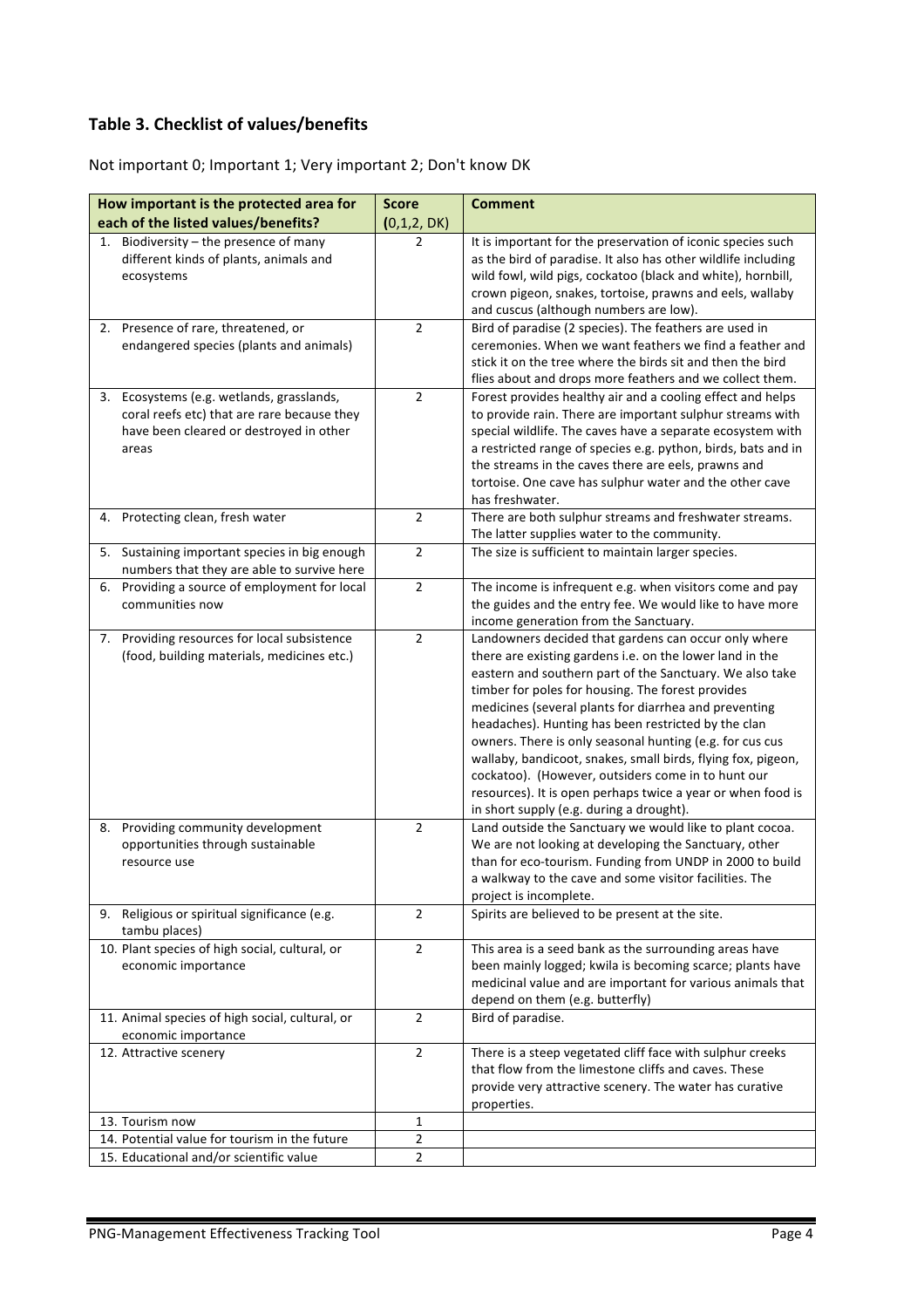| 16. Maintaining culture and tradition on |  |
|------------------------------------------|--|
| customary land and passing this on to    |  |
| future generations                       |  |

#### Part 3: What are the threats to the protected area?

#### **Table 4: Threats to the protected area**

- **H High** significance threats are seriously degrading values. This means they are badly damaging some value –it might be a kind of animal or plant, or your traditional gardens
- **M** Medium threats are having some negative impact they are damaging values but not so badly
- **L** Low threats are present but not seriously damaging values<br>**0** N/A where the threat is not present in the protected area of
- **N/A** where the threat is not present in the protected area or where something is happening but is not threatening the values at all

| <b>Threat type</b>                     | <b>Score</b> | <b>Notes</b>                                                                                                     |
|----------------------------------------|--------------|------------------------------------------------------------------------------------------------------------------|
|                                        | (H, M, L, 0) |                                                                                                                  |
| 1.1 Housing and settlement             | H.           | Other people are settling in the Sanctuary. Settlement is increasing on                                          |
|                                        |              | all sides of the Sanctuary. Then they enter and hunt and take                                                    |
|                                        |              | resources. Previously there were rangers and we could fix the                                                    |
|                                        |              | problems. The police have been unable to lay charges and remove                                                  |
|                                        |              | them. There are about 10 households in the Sanctuary, but outside                                                |
|                                        | H.           | there are many.<br>As above                                                                                      |
| 1.1a Population increase in the        |              |                                                                                                                  |
| protected area community               |              |                                                                                                                  |
| 1.2 Commercial and industrial areas    | L            | There is a timber mill that causes impact on water.                                                              |
| 1.3 Tourism and recreation             | $\Omega$     |                                                                                                                  |
| infrastructure                         |              |                                                                                                                  |
| 2.1 Customary land owner and           | H.           | Gardens are expanding due to increasing population.                                                              |
| community gardens and small crops      |              |                                                                                                                  |
| 2.1a Drug cultivation                  | $\Omega$     |                                                                                                                  |
| 2.1b Commercial plantations            | М            | An oil palm plantation is proposed and will result in roads and                                                  |
|                                        |              | clearance.                                                                                                       |
| 2.2 Wood and pulp plantations          | 0            | Plantations are a long way from here.                                                                            |
| 2.3 Livestock farming and grazing      | 0            |                                                                                                                  |
| 2.4 Marine and freshwater              | H.           | There are plans to put in fish farms. The ponds have already been                                                |
| aquaculture                            |              | constructed within the Sanctuary and it is proposed to put in Tilapia                                            |
|                                        |              | and carp. This will have severe consequences for native fish if the                                              |
| 3.1 Oil and gas drilling               | M            | farmed fish escape into natural waterways.<br>There is some exploration in the area and it may cause damage. The |
|                                        |              | community do not know the status of this.                                                                        |
| 3.2 Mining and quarrying               | L            | There is potential for mining in the area, but we are unsure of what                                             |
|                                        |              | will be happening.                                                                                               |
| 3.3 Energy generation                  | $\mathbf{I}$ | There could be hydro dam construction in upstream areas, but we are                                              |
|                                        |              | not sure what is happening.                                                                                      |
| 4.1 Roads and railroads (include       | M            | There are plans to expand the road. The community do not want this                                               |
| road-killed animals)                   |              | to take place in the Sanctuary.                                                                                  |
| 4.2 Utility and service lines (e.g.    | 0            | There is a power line but it does not cause any problems.                                                        |
| electricity cables, telephone lines)   |              |                                                                                                                  |
| 4.3 Shipping lanes                     | 0            |                                                                                                                  |
| 4.4 Flight paths                       | 0            |                                                                                                                  |
| 5.1 Hunting, killing and collecting    | H.           | Outsiders enter the Sanctuary and take wildlife.                                                                 |
| terrestrial animals (including killing |              |                                                                                                                  |
| of animals as a result of              |              |                                                                                                                  |
| human/wildlife conflict)               |              |                                                                                                                  |
| 5.2 Gathering terrestrial plants or    | H.           | Outsiders enter the Sanctuary and take plants.                                                                   |
| plant products (non-timber)            |              |                                                                                                                  |
| 5.3a Logging and wood harvesting       | H.           | Mainly for house building, firewood, garden fencing. Occurs close to                                             |
| for local/customary use                |              | the gardens.                                                                                                     |
| 5.3b Logging and wood harvesting -     | L            |                                                                                                                  |
| commercial logging                     |              |                                                                                                                  |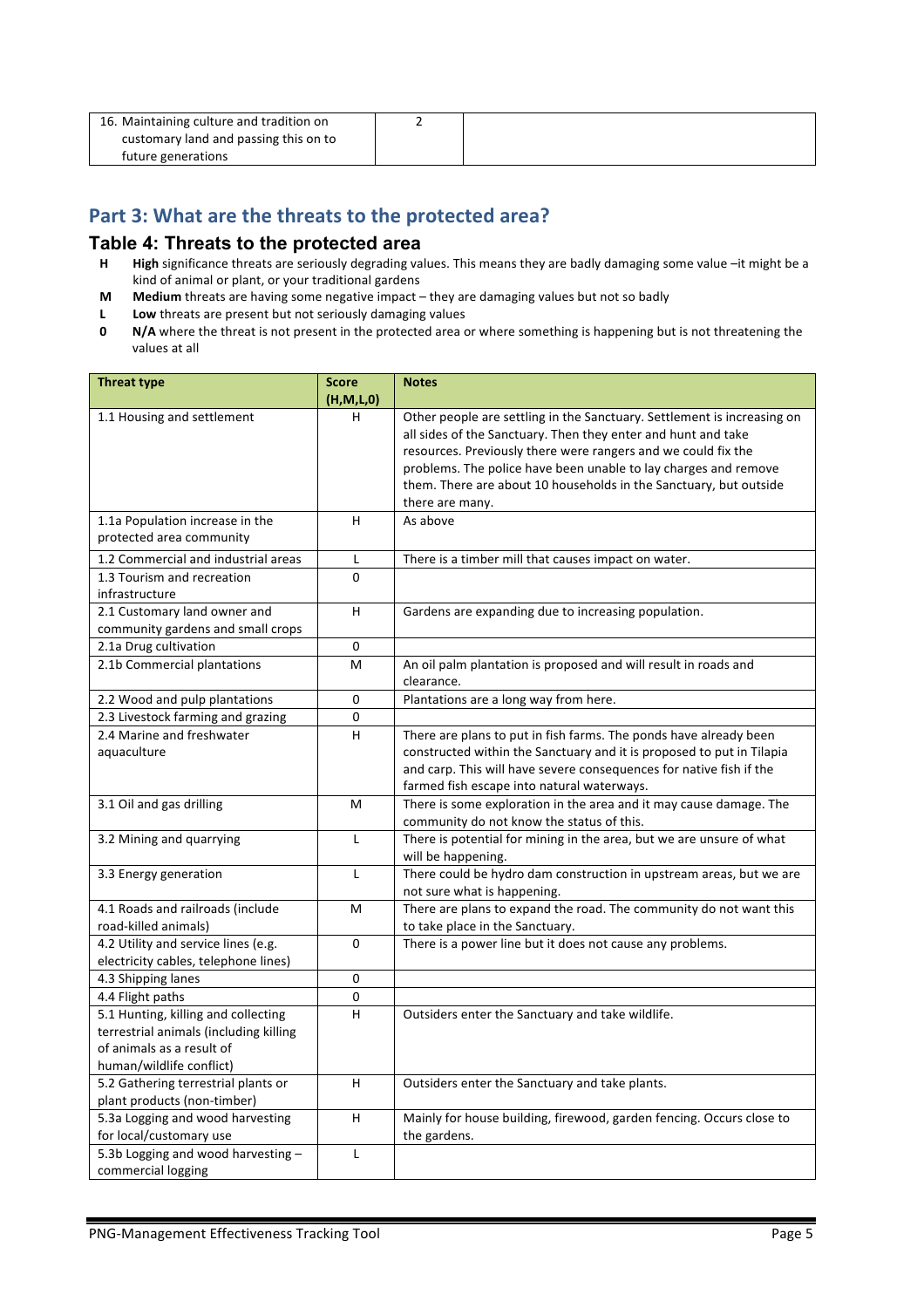| <b>Threat type</b>                                                        | <b>Score</b>      | <b>Notes</b>                                                                                                                                  |
|---------------------------------------------------------------------------|-------------------|-----------------------------------------------------------------------------------------------------------------------------------------------|
| 5.4a Fishing, killing and harvesting                                      | (H, M, L, 0)<br>M | Outsiders come in to take our marine resources (e.g. fish, prawns)                                                                            |
| aquatic resources for                                                     |                   |                                                                                                                                               |
| local/customary use                                                       |                   |                                                                                                                                               |
| 5.4b Fishing, killing and harvesting                                      | L                 |                                                                                                                                               |
| aquatic resources for commercial                                          |                   |                                                                                                                                               |
| use                                                                       |                   |                                                                                                                                               |
| 6.1 Recreational activities and                                           | L                 | Sometimes tourists come and take stones, plants from the Sanctuary.                                                                           |
| tourism                                                                   |                   | Sometimes they walk in the caves and tunnels.                                                                                                 |
| 6.2 War, civil unrest and military                                        | $\mathbf 0$       |                                                                                                                                               |
| exercises                                                                 |                   |                                                                                                                                               |
| 6.3 Research, education and other<br>work-related activities in protected | $\mathbf 0$       |                                                                                                                                               |
| areas                                                                     |                   |                                                                                                                                               |
| 6.4 Activities of protected area                                          | M                 | Some customary landowners will make gardens and clear the land in                                                                             |
| managers (e.g. construction or                                            |                   | virgin forest and take timber.                                                                                                                |
| vehicle use)                                                              |                   |                                                                                                                                               |
| 6.5 Deliberate vandalism, destructive                                     | H                 | Outsiders are entering the Sanctuary and cause serious impacts on the                                                                         |
| activities or threats to protected                                        |                   | Sanctuary (e.g. clearing virgin forest, hunting, and fishing).                                                                                |
| area staff and visitors                                                   |                   |                                                                                                                                               |
| 7.1 Fire and fire suppression                                             | H                 | Mainly a problem in the dry season (May $-$ July) (as a result mainly of                                                                      |
| (including arson)                                                         |                   | fire escapes. It changes the plants and animals (e.g. the wallabies have                                                                      |
|                                                                           |                   | no place to hide in a fire). The fire moves from the gardens generally<br>from the north east to the south west. The landowners carry buckets |
|                                                                           |                   | of water into the forest to try and stop the fire.                                                                                            |
| 7.2 Dams, hydrological modification                                       | L                 |                                                                                                                                               |
| and water management/use                                                  |                   |                                                                                                                                               |
| 7.3a Increased fragmentation within                                       | H                 | Due to increased gardening as a result of population growth and some                                                                          |
| protected area                                                            |                   | effects from wild fires which move through the Sanctuary during the                                                                           |
|                                                                           |                   | dry season.                                                                                                                                   |
| 7.3b Isolation from other natural                                         | L                 | There is still forest on the western side, but much of the forest has                                                                         |
| habitat (e.g. deforestation)                                              |                   | been removed from the remainder (although it is regenerating).                                                                                |
| 7.3c Other 'edge effects' on park                                         | H                 | There is increased gardening on the edges of the park and more                                                                                |
| values<br>7.3d Loss of keystone species (e.g.                             | H                 | people who then enter the Sanctuary.                                                                                                          |
| top predators, pollinators etc.)                                          |                   | Cassowary, Guria pigeon and Agile wallaby are no longer found in the<br>Sanctuary. They have been hunted.                                     |
| 8.1 Pest plants                                                           | H                 | There is the strangling vine (with purple flower) and Glarisida, a                                                                            |
|                                                                           |                   | legume plant used on cocoa plantations.                                                                                                       |
| 8.1a Pest animals                                                         | L                 | Willy wagtail feed on butterfly caterpillars and this is a pest.                                                                              |
| 8.1b Diseases such as fungus or                                           | 0                 |                                                                                                                                               |
| viruses that make native plants or                                        |                   |                                                                                                                                               |
| animals sick                                                              |                   |                                                                                                                                               |
| 8.2 Introduced genetic material (e.g.                                     | 0                 |                                                                                                                                               |
| genetically modified organisms)                                           | L                 |                                                                                                                                               |
| 9.1 Household sewage and urban<br>waste water                             |                   | There could be, but we have not tested the water.                                                                                             |
| 9.1a Sewage and waste water from                                          | $\Omega$          |                                                                                                                                               |
| protected area facilities                                                 |                   |                                                                                                                                               |
| 9.2 Industrial, mining and military                                       | $\mathbf 0$       |                                                                                                                                               |
| effluents                                                                 |                   |                                                                                                                                               |
| 9.3 Agricultural and forestry                                             | L                 |                                                                                                                                               |
| effluents (e.g. excess fertilizers or                                     |                   |                                                                                                                                               |
| pesticides)                                                               |                   |                                                                                                                                               |
| 9.4 Garbage and solid waste                                               | M                 | People living in town dump their waste in the drains in the Sanctuary                                                                         |
|                                                                           |                   | and some fish are disappearing. People travelling along the road also<br>dump their waste. Factories dump building material, cement and other |
|                                                                           |                   | toxic material into the river. The landowners would like a sign to                                                                            |
|                                                                           |                   | advise not to dump waste and to advise of the penalties.                                                                                      |
| 9.5 Air-borne pollutants                                                  | 0                 |                                                                                                                                               |
| 9.6 Excess energy (e.g. heat                                              | $\mathbf 0$       |                                                                                                                                               |
| pollution, lights etc.)                                                   |                   |                                                                                                                                               |
| 10.1 Volcanoes                                                            | $\pmb{0}$         |                                                                                                                                               |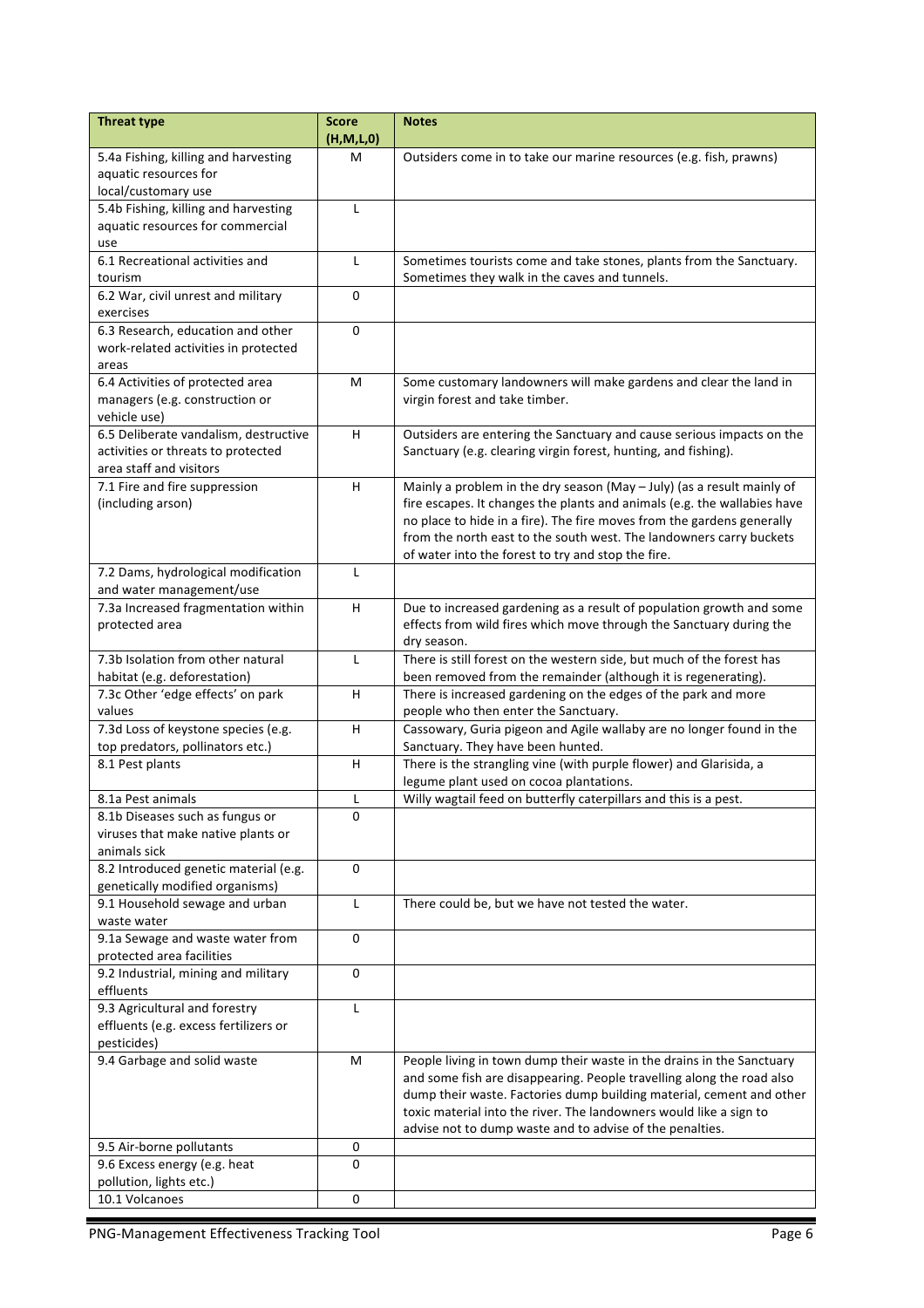| <b>Threat type</b>                       | <b>Score</b> | <b>Notes</b>                                                     |
|------------------------------------------|--------------|------------------------------------------------------------------|
|                                          | (H, M, L, 0) |                                                                  |
| 10.2 Earthquakes/Tsunamis                | 0            | There are earthquakes, but they don't cause a problem.           |
| 10.3 Avalanches/Landslides               |              |                                                                  |
| 10.4 Erosion and siltation/              | L            |                                                                  |
| deposition (e.g. shoreline or riverbed   |              |                                                                  |
| changes)                                 |              |                                                                  |
| 11.1 Habitat shifting and alteration     | $\mathsf{L}$ | The impacts are unknown, but thought to be possible.             |
| 11.2 Droughts                            | L            | Droughts are more frequent and the dry season comes earlier each |
|                                          |              | year. They will have impact on some trees and reduce the water   |
|                                          |              | availability and increase the risk of bush fires.                |
| 11.3 Temperature extremes                | M            | People notice changes in the temperatures - they are hotter for  |
|                                          |              | longer.                                                          |
| 11.4 Storms and flooding                 | 0            |                                                                  |
| 11.5 Coral bleaching                     | $\Omega$     |                                                                  |
| 11.6 Intrusion by saltwater into         | $\Omega$     |                                                                  |
| gardens etc.                             |              |                                                                  |
| 11.7 Sea level rise                      | 0            |                                                                  |
| Other (please explain)                   |              |                                                                  |
| 12.1 Loss of cultural links, traditional | L            |                                                                  |
| knowledge and/or management              |              |                                                                  |
| practices                                |              |                                                                  |
| 12.2 Natural deterioration of            | $\Omega$     |                                                                  |
| important cultural site values           |              |                                                                  |
| 12.3 Destruction of cultural heritage    | $\mathbf{0}$ |                                                                  |
| buildings, gardens, sites etc.           |              |                                                                  |
| Other (please explain)                   | H            | Lack of effective Management Plan.                               |

# Table 5. Worst threats and ways forward

| <b>Threat</b><br>No. | <b>Threat</b><br>(Most significant<br>first) | <b>Threat number</b><br>or name (copy<br>no. from Table<br>4) | Nature of the threat, impact and how to reduce the impact.                                                                                                                                                                                                                                                                                                                                                                                                                                                                                                                                                                                                         |
|----------------------|----------------------------------------------|---------------------------------------------------------------|--------------------------------------------------------------------------------------------------------------------------------------------------------------------------------------------------------------------------------------------------------------------------------------------------------------------------------------------------------------------------------------------------------------------------------------------------------------------------------------------------------------------------------------------------------------------------------------------------------------------------------------------------------------------|
| 1                    | Population/illegal<br>settlement             | 1.1a, 1.1                                                     | Results in more houses/settlement and impacts on resource use. This is<br>mainly a threat from the new settlers. The Province can issue an eviction<br>notice, but this is a difficult process to get an outcome. The Village Court<br>does not have the capacity and is not familiar with the laws related to<br>these gazetted areas and they may not see this as a criminal matter.<br>There needs to be more cooperation between provincial and LLGs to<br>better protect the protected areas. Provincial environment officers no<br>longer exist and this is a major gap. A representative from the Sanctuary<br>should be on the Ward Development Committee. |
| $\mathcal{P}$        | Absence of<br>effective<br>management plan   | Other                                                         | The plan is old and has not been revised. We have many problems to<br>address and a new Management Plan would provide a framework for<br>this.                                                                                                                                                                                                                                                                                                                                                                                                                                                                                                                     |
| 3                    | Lack of awareness<br>and education           |                                                               | We must continue to raise awareness so that the values of the<br>Sanctuary are protected for the future.                                                                                                                                                                                                                                                                                                                                                                                                                                                                                                                                                           |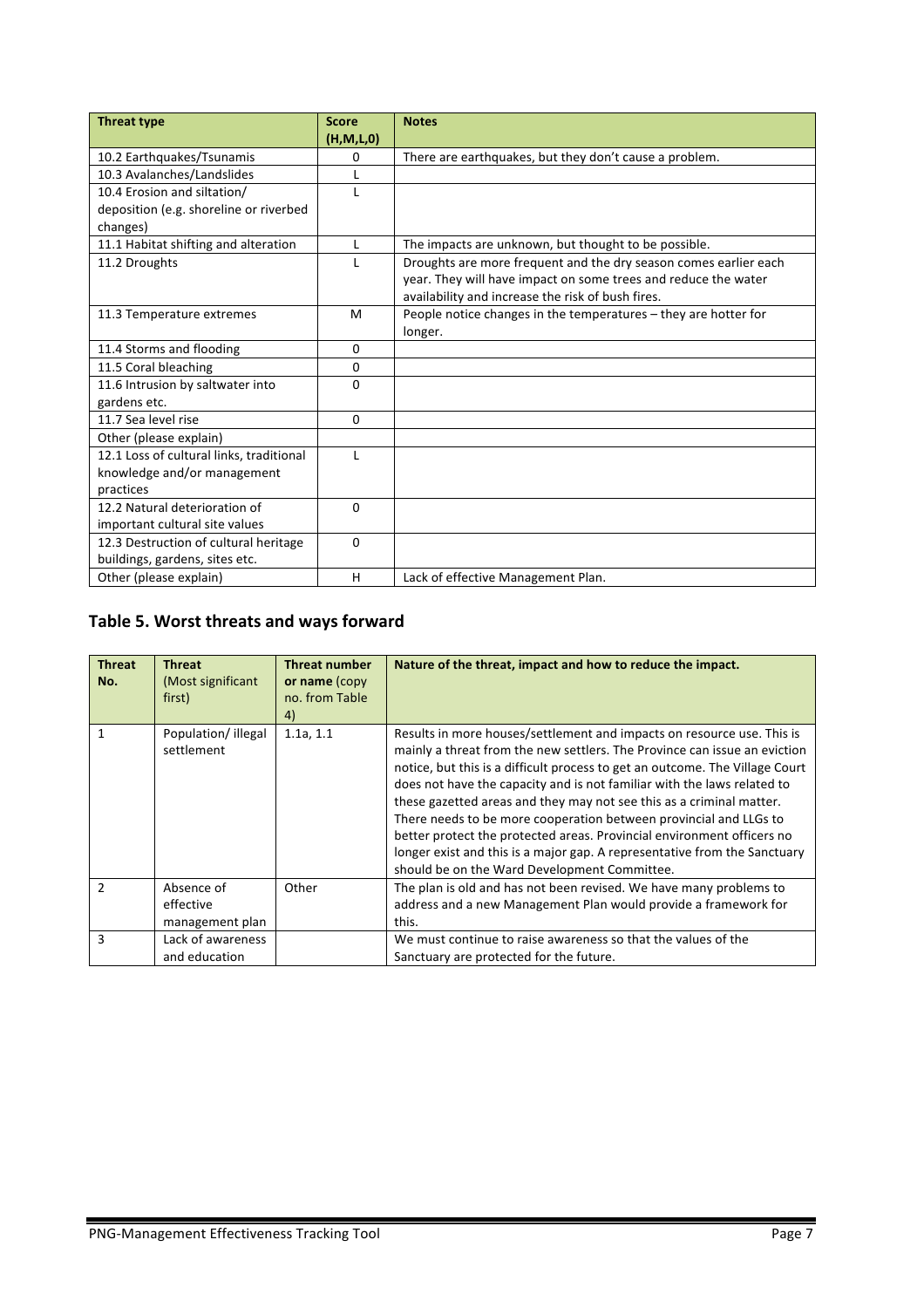# Part 4: What is the management like in the protected area?

| <b>Issue</b>                      | <b>Score</b><br>(0,1,2,3, NA) | <b>Comment</b>                                                                                                                                                                                                                                                                                                                                                                                                                                                                                               | <b>Next steps</b>                                                                                                                                                                                                                                                                               |
|-----------------------------------|-------------------------------|--------------------------------------------------------------------------------------------------------------------------------------------------------------------------------------------------------------------------------------------------------------------------------------------------------------------------------------------------------------------------------------------------------------------------------------------------------------------------------------------------------------|-------------------------------------------------------------------------------------------------------------------------------------------------------------------------------------------------------------------------------------------------------------------------------------------------|
| 1a. Legal status                  | 3                             | Legally gazetted.                                                                                                                                                                                                                                                                                                                                                                                                                                                                                            |                                                                                                                                                                                                                                                                                                 |
| 1b. Legal status                  |                               |                                                                                                                                                                                                                                                                                                                                                                                                                                                                                                              |                                                                                                                                                                                                                                                                                                 |
| 2a. Protected area<br>regulations | $\overline{2}$                | There are statutory regulations<br>(e.g. prohibitions on taking fauna,<br>lighting fires, disposal of refuse,<br>cutting trees or plants or making a<br>garden). People with customary<br>garden rights in the Sanctuary may<br>make a garden and cut trees or<br>plants, but only with the approval<br>of the clan leader and only on land<br>customarily used for gardens. The<br>village court is relatively effective in<br>protecting the values of the<br>Sanctuary, but there are some<br>weaknesses. | We need an Environment Officer at<br>the Provincial level who will address<br>a range of issues that are relevant to<br>the protected areas. Some of the<br>relevant laws need to be reviewed<br>and they must link with other laws to<br>ensure the protection of the<br>environmental values. |
| 2b. Protected area<br>regulations |                               |                                                                                                                                                                                                                                                                                                                                                                                                                                                                                                              |                                                                                                                                                                                                                                                                                                 |
| 3. Law enforcement                | $\mathbf{1}$                  | We have some committees and<br>they are relatively effective, but<br>there is lack of funding. They also<br>do not have effective powers and<br>the penalties are not severe.                                                                                                                                                                                                                                                                                                                                | Funding is required and also<br>improved training.                                                                                                                                                                                                                                              |
| 4. Protected area objectives      | $\overline{2}$                | A Management Plan was<br>developed at the time of gazettal<br>and it contained some objectives.                                                                                                                                                                                                                                                                                                                                                                                                              | We must revise the Management<br>Plan and its objectives.                                                                                                                                                                                                                                       |
| 5. Protected area design          | $\overline{2}$                | The boundaries are within our<br>customary land and we can't<br>change that. If the surrounding<br>villages were cooperative we could<br>expand the Sanctuary.                                                                                                                                                                                                                                                                                                                                               |                                                                                                                                                                                                                                                                                                 |
| 6. Protected area boundaries      | $\overline{2}$                | The boundary is mapped and<br>known by the Committee. Natural<br>markings (on trees, along creeks)<br>occur on the ground and there has<br>been GPS mapping (1977).<br>Outsiders, however do not always<br>respect the boundary.                                                                                                                                                                                                                                                                             |                                                                                                                                                                                                                                                                                                 |
| 7. Management plan                | 3                             | Management Plan was written in<br>about 1973 (i.e. before gazettal).<br>Lack of funding restricts<br>implementation of the Plan.                                                                                                                                                                                                                                                                                                                                                                             | The Management Plan needs to be<br>revised, including the fees and<br>penalties to generate some income<br>for the landowners.                                                                                                                                                                  |
| 7a. Planning process              | 1                             |                                                                                                                                                                                                                                                                                                                                                                                                                                                                                                              |                                                                                                                                                                                                                                                                                                 |
| 7b. Planning process              | 0                             |                                                                                                                                                                                                                                                                                                                                                                                                                                                                                                              |                                                                                                                                                                                                                                                                                                 |
| 7c. Planning process              | 0                             |                                                                                                                                                                                                                                                                                                                                                                                                                                                                                                              |                                                                                                                                                                                                                                                                                                 |
| 8. Regular work plan              | 3                             | There is community involvement<br>on Monday and Wednesday - the<br>community work for one day each<br>week on cleaning and improving<br>the site. This has happened since<br>the start of the Sanctuary. They are<br>not paid to do this.                                                                                                                                                                                                                                                                    |                                                                                                                                                                                                                                                                                                 |

# **Table 6. Management effectiveness scores, comments, next steps**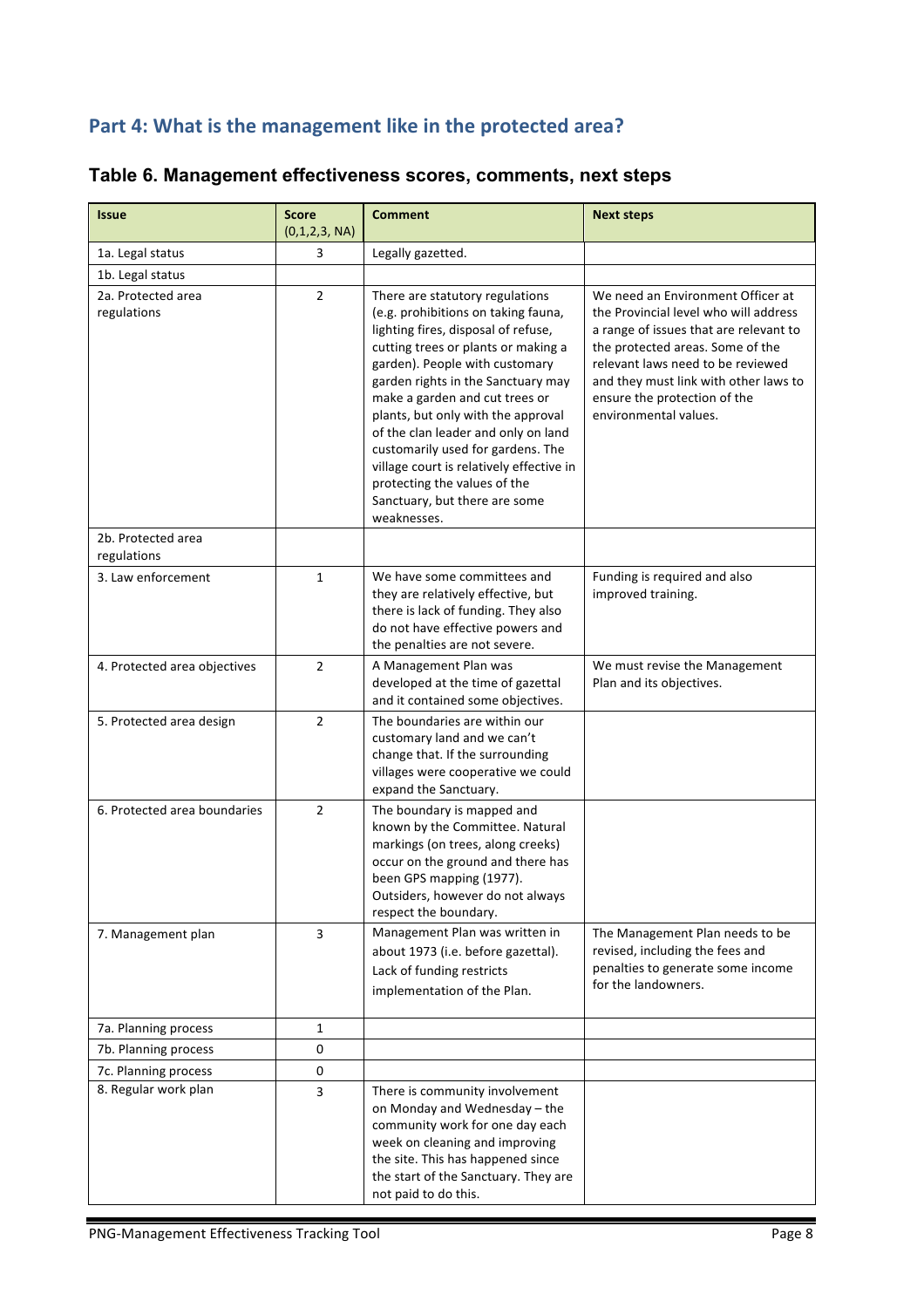| <b>Issue</b>                                       | <b>Score</b><br>(0,1,2,3, NA) | <b>Comment</b>                                                                                                                                                                                                                                                                                                     | <b>Next steps</b>                                                                                                                                                                                                                                                                                                                                                                                                                                                                                                                                                                                                                                                                                                                                                                             |
|----------------------------------------------------|-------------------------------|--------------------------------------------------------------------------------------------------------------------------------------------------------------------------------------------------------------------------------------------------------------------------------------------------------------------|-----------------------------------------------------------------------------------------------------------------------------------------------------------------------------------------------------------------------------------------------------------------------------------------------------------------------------------------------------------------------------------------------------------------------------------------------------------------------------------------------------------------------------------------------------------------------------------------------------------------------------------------------------------------------------------------------------------------------------------------------------------------------------------------------|
| 9. Resource inventory                              | 2                             | There was a technical officer in the<br>past, but the funding stopped. The<br>landowners are in the Sanctuary<br>often and know what is happening.                                                                                                                                                                 |                                                                                                                                                                                                                                                                                                                                                                                                                                                                                                                                                                                                                                                                                                                                                                                               |
| 10. Protection systems                             | $\overline{2}$                | Responsibility rests on all clan<br>members to stop outsiders<br>entering. They report this to the<br>committee. Now the outsiders<br>challenge the right of the clan<br>members to penalise the offenders.                                                                                                        | Need to explore with LLG ways to link<br>the Sanctuary laws with the LLG so<br>that it can be enforced under the LLG<br>laws. The review of the Management<br>Plan is also important to address this.<br>This will also help to raise awareness<br>in the wider community.                                                                                                                                                                                                                                                                                                                                                                                                                                                                                                                    |
| 11. Research and monitoring                        | 0                             |                                                                                                                                                                                                                                                                                                                    |                                                                                                                                                                                                                                                                                                                                                                                                                                                                                                                                                                                                                                                                                                                                                                                               |
| 12. Resource management                            | 1                             | Maintain the sulphur springs and<br>the paths.                                                                                                                                                                                                                                                                     |                                                                                                                                                                                                                                                                                                                                                                                                                                                                                                                                                                                                                                                                                                                                                                                               |
| 13a. Staff numbers                                 | 0                             |                                                                                                                                                                                                                                                                                                                    |                                                                                                                                                                                                                                                                                                                                                                                                                                                                                                                                                                                                                                                                                                                                                                                               |
| 13b. Other people working<br>on the protected area | $\overline{2}$                | Not all the community members<br>participate, but if they all did we<br>would have better outcomes.                                                                                                                                                                                                                | Encourage all the landowners to<br>participate in the management of the<br>Sanctuary.                                                                                                                                                                                                                                                                                                                                                                                                                                                                                                                                                                                                                                                                                                         |
| 14. Training and skills                            | $\mathbf{1}$                  |                                                                                                                                                                                                                                                                                                                    | Training for the committee e.g.<br>administration, planning and plan<br>review, monitoring.                                                                                                                                                                                                                                                                                                                                                                                                                                                                                                                                                                                                                                                                                                   |
| 15. Current budget                                 | 0                             |                                                                                                                                                                                                                                                                                                                    |                                                                                                                                                                                                                                                                                                                                                                                                                                                                                                                                                                                                                                                                                                                                                                                               |
| 16. Security of budget                             | 0                             |                                                                                                                                                                                                                                                                                                                    |                                                                                                                                                                                                                                                                                                                                                                                                                                                                                                                                                                                                                                                                                                                                                                                               |
| 17. Management of budget                           | <b>NA</b>                     |                                                                                                                                                                                                                                                                                                                    |                                                                                                                                                                                                                                                                                                                                                                                                                                                                                                                                                                                                                                                                                                                                                                                               |
| 18. Equipment                                      | 2                             | Pit toilet, tracks, bridge, wheel<br>barrow, carpentry tools, spades,<br>visitor facilities, computers                                                                                                                                                                                                             | Electricity to facilitate better<br>administration (e.g. computers),<br>water system (from the creek)                                                                                                                                                                                                                                                                                                                                                                                                                                                                                                                                                                                                                                                                                         |
| 19. Maintenance of<br>equipment                    | 3                             | People are trained to maintain the<br>equipment.                                                                                                                                                                                                                                                                   |                                                                                                                                                                                                                                                                                                                                                                                                                                                                                                                                                                                                                                                                                                                                                                                               |
| 20. Education and awareness                        | $\mathbf{1}$                  | About once per year students come<br>and our landowners provide<br>information about the Sanctuary<br>and how to manage the<br>environment.                                                                                                                                                                        | We need funding to provide further<br>education programs.                                                                                                                                                                                                                                                                                                                                                                                                                                                                                                                                                                                                                                                                                                                                     |
| 21. Planning for land use or<br>marine activities  | $\overline{2}$                | Outsiders often think that<br>protected areas have no important<br>values and they want plantations<br>(coconut, cocoa), mines and other<br>land uses. Agriculture and Fisheries<br>Departments want to do some land<br>use change (e.g. tilapia farms) and<br>they don't consider the impact on<br>the Sanctuary. | There needs to be good planning that<br>will assist the PA. There is a plan<br>being developed for an expanded<br>Madang (next 5-10 years). There will<br>be an international airport (from Go<br>Gol Bridge) and a LNG power plant,<br>but this should not have impact on<br>the Sanctuary. There will be a 4 lane<br>road constructed to the airport (15m<br>each side of the Sanctuary. This will<br>impact on the Sanctuary boundary.<br>The Planning Office should have a<br>data layer with all of the protected<br>areas, so that future planning can<br>take this into account. The NGOs are<br>not reporting to the governments<br>(after removal of provincial wildlife<br>officers). The issue of tilapia in fish<br>ponds should be raised with the<br>National Fisheries Office. |
| 22. State and commercial<br>neighbours             | 0                             | There are laws but there is<br>ignorance of the laws and the<br>rights of the customary landowners<br>are not respected.                                                                                                                                                                                           | Solutions need to be found higher in<br>the system.                                                                                                                                                                                                                                                                                                                                                                                                                                                                                                                                                                                                                                                                                                                                           |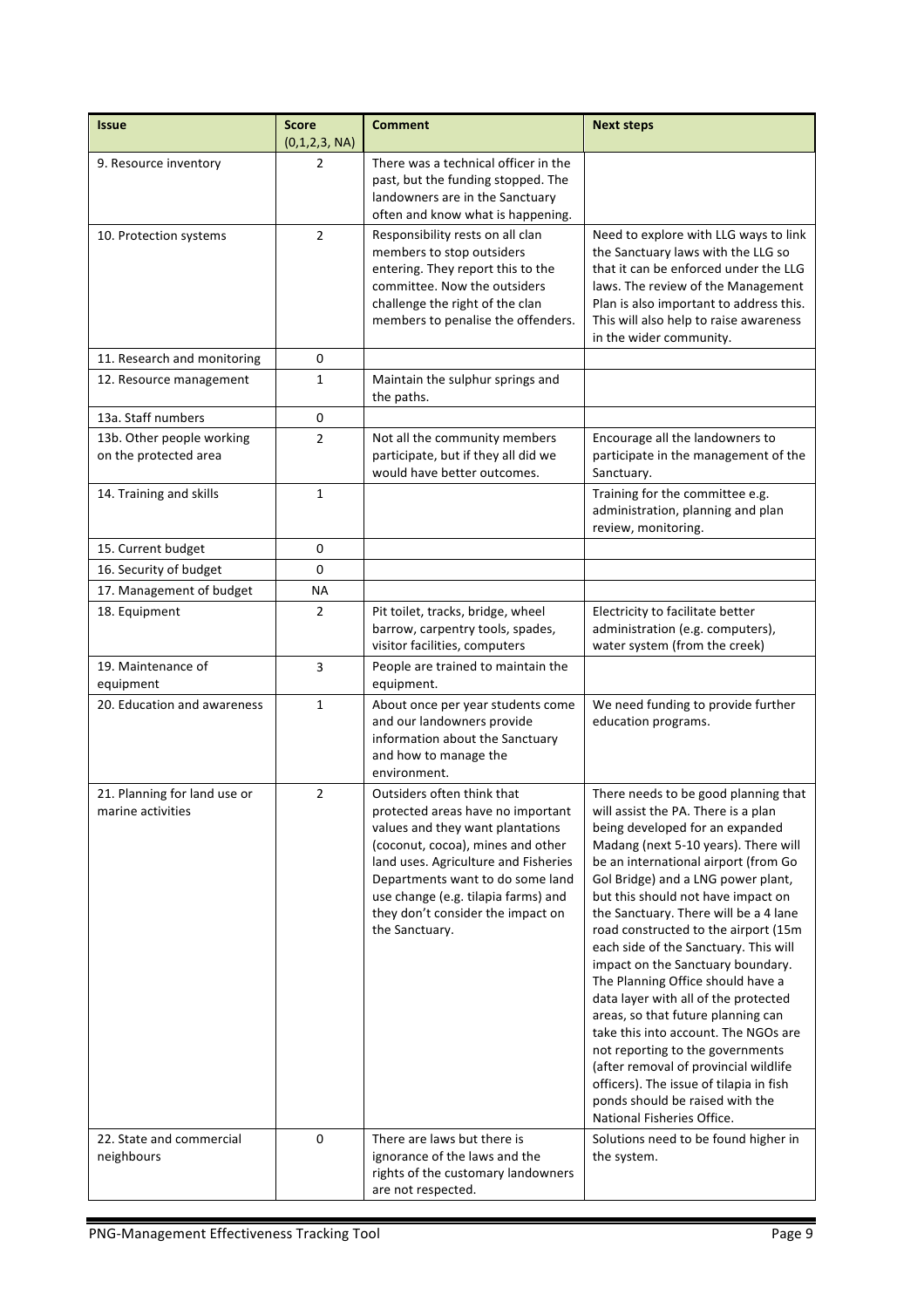| <b>Issue</b>                                          | <b>Score</b><br>(0,1,2,3, NA) | <b>Comment</b>                                                                                                       | <b>Next steps</b>                                                                                                                                                                                           |
|-------------------------------------------------------|-------------------------------|----------------------------------------------------------------------------------------------------------------------|-------------------------------------------------------------------------------------------------------------------------------------------------------------------------------------------------------------|
| 23. Indigenous people/<br><b>Customary landowners</b> | 2                             |                                                                                                                      |                                                                                                                                                                                                             |
| 24a. Impact on communities                            | $\mathbf{1}$                  | There is communication within the<br>Clans and some with other levels of<br>government.                              |                                                                                                                                                                                                             |
| 24b. Impact on communities                            | $\Omega$                      |                                                                                                                      | Development programmes are<br>needed within the community and<br>this will require some funding. We<br>also need some information on<br>welfare provision (e.g. health,<br>education).                      |
| 24c. Impact on communities                            | $\mathbf{1}$                  | People volunteer their work and so<br>there is support. But the outside<br>people may not support the<br>objectives. |                                                                                                                                                                                                             |
| 25. Economic benefit                                  | $\overline{2}$                | Some tourists come (about 3 per<br>month) and they pay about K10<br>each.                                            | There needs to be dissemination of<br>information about the Sanctuary.<br>There is potential to gain income<br>from eco-tourism, but the issue of<br>equitable spread of benefits needs to<br>be addressed. |
| 26. Monitoring and<br>evaluation                      | $\mathbf{1}$                  |                                                                                                                      |                                                                                                                                                                                                             |
| 27. Visitor facilities                                | $\overline{2}$                |                                                                                                                      |                                                                                                                                                                                                             |
| 28. Commercial tourism<br>operators                   | $\mathbf{1}$                  | A local tourism company and other<br>provinces may bring tourists to the<br>Sanctuary.                               |                                                                                                                                                                                                             |
| 29. Fees                                              | $\overline{2}$                | Tour operators do collect fees and<br>pay us (K10). Fees help to maintain<br>the area.                               |                                                                                                                                                                                                             |
| 30. Condition of values                               | $\overline{2}$                |                                                                                                                      |                                                                                                                                                                                                             |
| 30a. Condition of values                              | $\Omega$                      | Assessment is based on traditional<br>knowledge.                                                                     |                                                                                                                                                                                                             |
| 30b. Condition of values                              | 0                             |                                                                                                                      |                                                                                                                                                                                                             |
| 30c. Condition of values                              | 0                             |                                                                                                                      |                                                                                                                                                                                                             |

# **Part 5: Condition and trends of protected area values**

# Table 7. Values, condition and trend

| <b>Key value</b><br>(from Table 2) | <b>Condition Score</b><br>(VG, G, F, P, DK) | <b>Trend Score</b><br>(I, S, D, DK) | Information source and justification for Assessment and<br><b>HOW the condition can be IMPROVED</b>                                                                                                                                                                                                                                                                      |
|------------------------------------|---------------------------------------------|-------------------------------------|--------------------------------------------------------------------------------------------------------------------------------------------------------------------------------------------------------------------------------------------------------------------------------------------------------------------------------------------------------------------------|
| Natural habitat                    | G                                           | D                                   | The habitat remains relatively intact, although there has been<br>a loss of some species (e.g. cassowary, Agile wallaby). Future<br>proposed development may pose a threat (e.g. airport, road<br>expansion, commercial plantations). There must be greater<br>engagement with all levels of government and open<br>communication to address the needs of the Sanctuary. |
| Scientific and education           | VG                                          |                                     | At present several institutions come to the Sanctuary e.g.<br>University, Madang Teachers College and Technical College.<br>They come for one day and get some instructions and can ask<br>questions. On the job training for students would be<br>something useful for the future. This is important for their<br>learning and they can also support the Sanctuary.     |